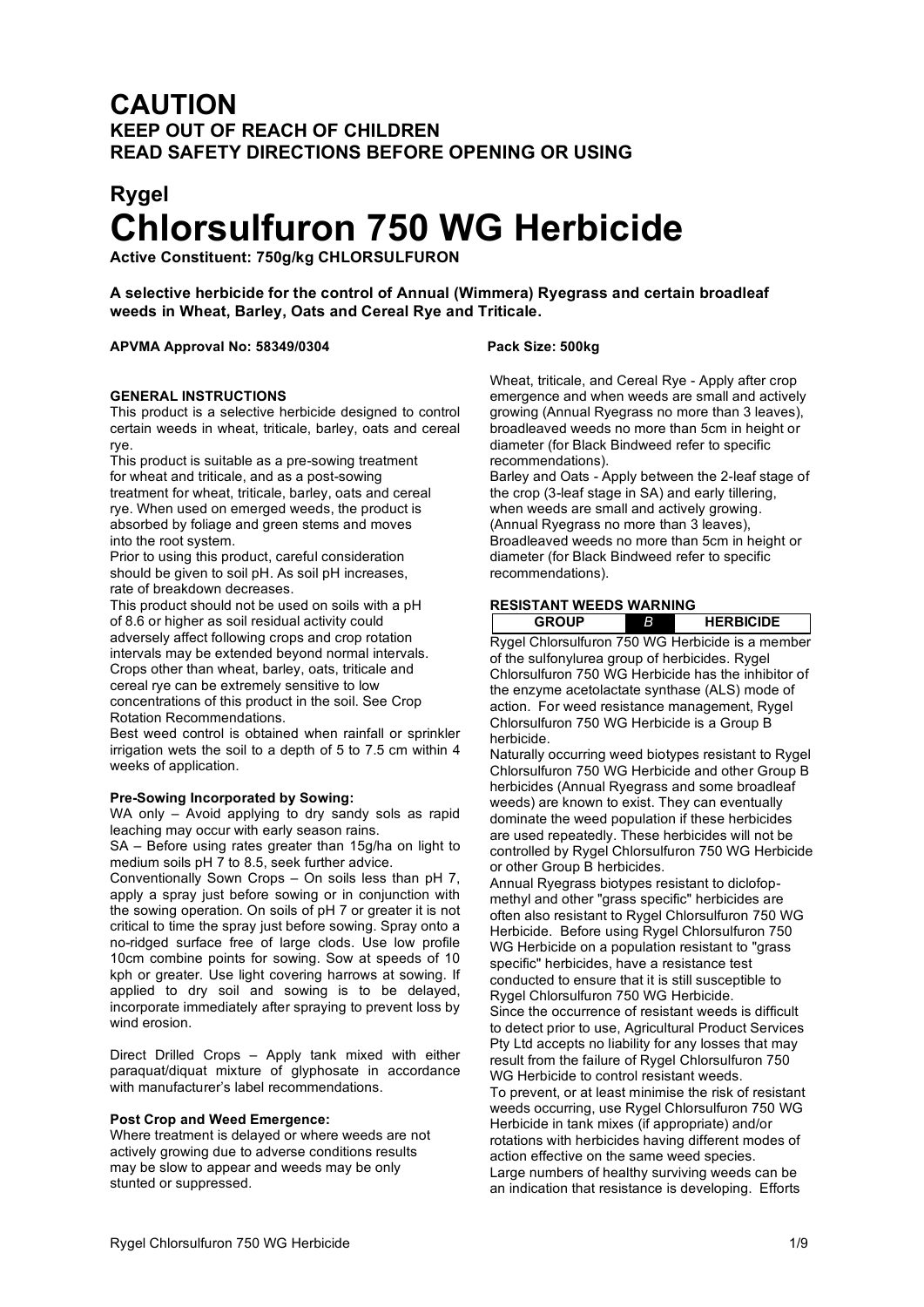should be taken to prevent seed set of these survivors.

DO NOT make more than one application of an ALS inhibitor herbicide to a crop, either pre-sowing incorporated by sowing or post crop and weed emergence.

If the user suspects that an ALS inhibitor-resistant weed is present, Rygel Chlorsulfuron 750 WG Herbicide or other ALS inhibitor herbicides should not be used.

Strategies to minimise the risk of herbicide resistance are available. Consult your farm chemical supplier, consultant, local Department of Agriculture or Primary Industries.

#### **GRAZING ADVICE**

Avoid grazing treated areas within 24 hours of application to optimise weed control. A nil withholding period is applicable for grazing Rygel Chlorsulfuron 750 WG Herbicide treated areas (when used as directed on the label).

#### **CROP SAFETY**

DO NOT use this product for:

- crops other than cereals
- cereals irrigated by furrows or flooding
- winter cereals undersown with legume pasture crops
- weed control where crops are under stress. Damage can occur where crops are stressed due to conditions such as excessive soil alkalinity or acidity, poor nutrient status, disease, nematode or

insect infestation, adverse weather conditions, drought or waterlogging. If crops become stressed after spraying, they may turn yellow or become retarded, but usually they will recover with no reduction in yield.

#### **Wheat**

DO NOT use this product for:

- wheat varieties Cranbrook, or Miling
- the wheat variety Vulcan if on acid soils and under stress conditions caused by waterlogging, frost, aluminium or manganese toxicity; reduced yields may result.
- pre-sowing treatment of weeds in wheat varieties Avocet and Durati (okay for post-emergent use)
- pre-sowing treatment of weeds in wheat variety Banks if soil pH is 5.5 or less (okay for postemergent use)

#### **Barley and Oats**

DO NOT use this product for:

- application before the crop has reached the 2-leaf stage (3-leaf stage in SA)
- Stirling barley
- Barley under waterlogged conditions (yield may be reduced).

The application of other sulfonylurea herbicides following this product is not recommended.

#### **Crop Rotation Recommendations**

Land previously treated with this product should not be rotated to crops other than those listed in the following tables.

Tolerance of other crops (grown through to maturity) should de determined on a small scale before sowing into *larger areas.*

The treated areas may be re-planted to any of the specified crops after the interval indicated in the following tables:

|                   | MINUMUM RECROPPING INTERVAL (Months After Application) |               |      |        |                                                                    |                                           |  |  |  |
|-------------------|--------------------------------------------------------|---------------|------|--------|--------------------------------------------------------------------|-------------------------------------------|--|--|--|
|                   | O                                                      | 3             | 6    | 9      | 12                                                                 | 18                                        |  |  |  |
| Soil<br>pH*       | Triticale<br>Wheat                                     | Cereal<br>Rve | Oats | Barley | Subterranean<br>Clover **<br>Faba Beans<br><b>Field Pea</b>        | Maize<br>Sorghum<br>Soybeans<br>Sunflower |  |  |  |
| 6.5<br>or<br>less |                                                        |               |      |        | Linseed<br>Lucerne<br>Lupins<br>Medics **<br>Rapeseed<br>Safflower |                                           |  |  |  |

## **NB – THE TABLE BELOW APPLIES TO ALL STATES**

#### **NB – THE TABLES BELOW APPLY TO Qld, SA, WA & Tas ONLY**

| MINUMUM RECROPPING INTERVAL (Months After Application) |           |            |        |                       |          |              |  |
|--------------------------------------------------------|-----------|------------|--------|-----------------------|----------|--------------|--|
| Rainfall                                               |           |            | 9      | 15                    | 18       | $22 \,$      |  |
| <b>Requirement</b>                                     |           |            |        | Minimum 700mm         |          |              |  |
|                                                        | Triticale | Cereal Rye | Barley | Japanese Millet       | Cotton   | Faba Beans   |  |
| Soil pH*                                               | Wheat     |            | Oats   | Maize                 | Soybeans | Field Pea    |  |
|                                                        |           |            |        | <b>Panicum Millet</b> |          | Linseed      |  |
| 6.6 to 7.5                                             |           |            |        | Sorghum               |          | Medics **    |  |
|                                                        |           |            |        | Sunflower             |          | Rapeseed     |  |
|                                                        |           |            |        | White French          |          | Safflower    |  |
|                                                        |           |            |        | Millet                |          | Subterranean |  |
|                                                        |           |            |        |                       |          | Clover **    |  |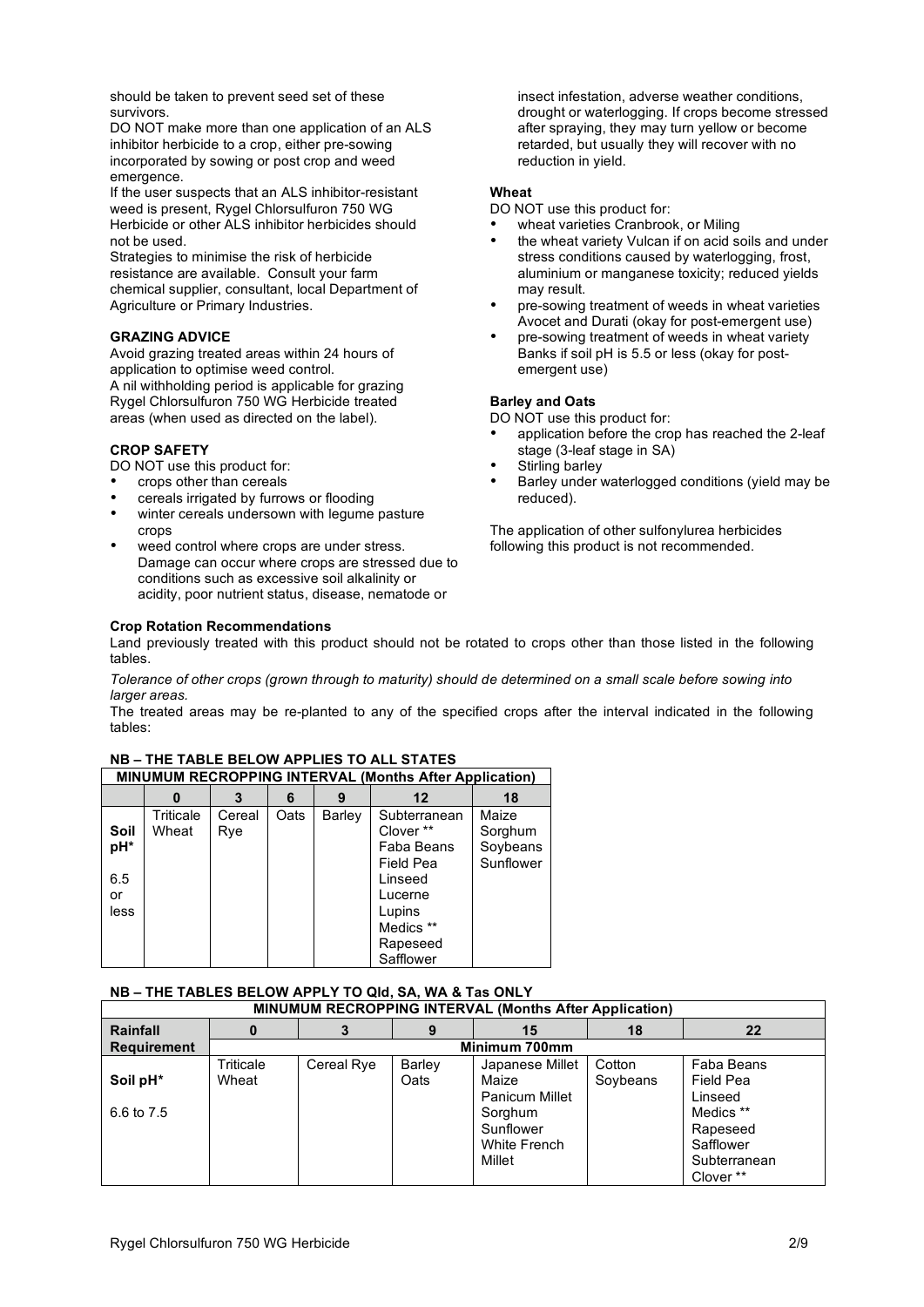| <b>MINUMUM RECROPPING INTERVAL (Months After Application)</b> |           |                                                                       |               |                                           |  |  |  |
|---------------------------------------------------------------|-----------|-----------------------------------------------------------------------|---------------|-------------------------------------------|--|--|--|
| Rainfall                                                      | 0         | 15                                                                    | 18            | 24 months or longer                       |  |  |  |
| <b>Requirement</b>                                            |           |                                                                       | Minimum 700mm |                                           |  |  |  |
|                                                               | Triticale | Japanese Millet                                                       | Barley        | Rotate to crops other than Cereals        |  |  |  |
| Soil pH <sup>*</sup>                                          | Wheat     | Maize                                                                 | Oats          | (such as listed above) only if field test |  |  |  |
|                                                               |           | <b>Panicum Millet</b>                                                 | Cereal Rye    | strip of planned rotational crop has      |  |  |  |
| 7.6 to 8.5                                                    |           | Sorghum                                                               |               | been successfully grown to maturity in    |  |  |  |
|                                                               |           | Sunflower                                                             |               | the previous season.                      |  |  |  |
|                                                               |           | White French Millet                                                   |               |                                           |  |  |  |
| Soil pH*                                                      |           |                                                                       |               |                                           |  |  |  |
|                                                               |           | This product is not recommended for use on soils of pH 8.6 and above. |               |                                           |  |  |  |
| 8.6 and above                                                 |           |                                                                       |               |                                           |  |  |  |

#### **NB – THE TABLES BELOW APPLY TO NSW, ACT & Vic ONLY**

| <b>MINUMUM RECROPPING INTERVAL (Months After Application)</b> |                                                                       |            |        |                     |                                                            |           |  |
|---------------------------------------------------------------|-----------------------------------------------------------------------|------------|--------|---------------------|------------------------------------------------------------|-----------|--|
|                                                               | O                                                                     | 3          | 9      |                     | 22                                                         | 29        |  |
|                                                               | Triticale                                                             | Cereal Rye | Barley |                     | Faba Beans                                                 | Maize     |  |
| Soil pH*                                                      | Wheat                                                                 |            | Oats   |                     | Field Pea                                                  | Sorghum   |  |
|                                                               |                                                                       |            |        |                     | Linseed                                                    | Soybeans  |  |
| 6.6 to 7.5                                                    |                                                                       |            |        |                     | Lucerne                                                    | Sunflower |  |
|                                                               |                                                                       |            |        |                     | Lupins                                                     |           |  |
|                                                               |                                                                       |            |        |                     | Medics **                                                  |           |  |
|                                                               |                                                                       |            |        |                     | Subterranean Clover **                                     |           |  |
|                                                               |                                                                       |            |        |                     | MINUMUM RECROPPING INTERVAL (Months After Application)     |           |  |
|                                                               | 0                                                                     | 18         |        | 24 months or longer |                                                            |           |  |
|                                                               |                                                                       |            |        |                     | Rotate to crops other than Cereals (such as listed         |           |  |
| Soil pH*                                                      |                                                                       |            |        |                     | above) only if field test strip of planned rotational crop |           |  |
|                                                               |                                                                       |            |        |                     | has been successfully grown to maturity in the previous    |           |  |
| 7.6 to 8.5                                                    |                                                                       |            |        | season.             |                                                            |           |  |
|                                                               |                                                                       |            |        |                     |                                                            |           |  |
| Soil pH*                                                      | This product is not recommended for use on soils of pH 8.6 and above. |            |        |                     |                                                            |           |  |
|                                                               |                                                                       |            |        |                     |                                                            |           |  |
| 8.6 and above                                                 |                                                                       |            |        |                     |                                                            |           |  |

- Soil pH is determined by laboratory analysis using the 1:5 soil:water suspension method.
- Include natural regeneration of Subterranean clover and medics.
- Land previously treated with this product should not be rotated to crops other than those listed in the above table
- Tolerance of other crops (grown through to maturity should be determined on a small scale before swing into larger areas.

#### **SPRAY PREPARATION**

This product is a water dispersible granule.

- 1. Fill tank partially with water and engage full agitation. Add the required amount. (N.B. The measuring flask provided is graduated in grams of Chlorsulfuron WG Herbicide only. DO NOT use for measuring of other materials.)
- 3 Top up with water to the required volume.
- 4 Companion products: If applying this product with another product ensure this product is completely dissolved before adding the companion product.
- 6 Rygel Chlorsulfuron 750 WG Herbicide must be kept in suspension at all times by continuous agitation. Where prepared spray mixes have been allowed to stand, thoroughly re-agitate before using.

#### **USE OF SURFACTANT/WETTING AGENT**

For post emergent application always add a nonionic surfactant (Rygel Cropwett 1000) at 100 mL per 100 L of final spray volume (0.1% volume/volume).

The use of spraying oils is not recommended. Note: DO NOT add surfactant/wetting agent when product is tanked with another product that already has a surfactant/wetting agent in the formulation.

### **SPRAYING**

#### **GROUND APPLICATION**

Use a boom spray properly calibrated to a constant speed and rate of delivery to ensure thorough coverage and a uniform spray pattern. Avoid overlapping and shut off spray booms while starting, turning, slowing or stopping as injury too the crop may result. Apply a minimum of 30L of spray mix per hectare.

#### **AERIAL APPLICATION**

Apply at minimum of 20L/ha water. Avoid spraying in still conditions or in winds likely to cause drift onto adjacent sensitive crops. Avoid spraying where drift can go onto areas likely to be sown to sensitive crops – see Crop Rotation Recommendations. Turn off spray boom whilst passing over creeks and dams.

#### **SPRAYER CLEAN-UP**

It is essential that the sprayer be properly cleaned after using this product to prevent injury to crops other than wheat, triticale, barley, oats or cereal rye. All traces of chlorsulfuron should be removed from equipment using the following procedure:

1. Drain tank, then flush tank, boom and hoses with clean water for at least 10 minutes.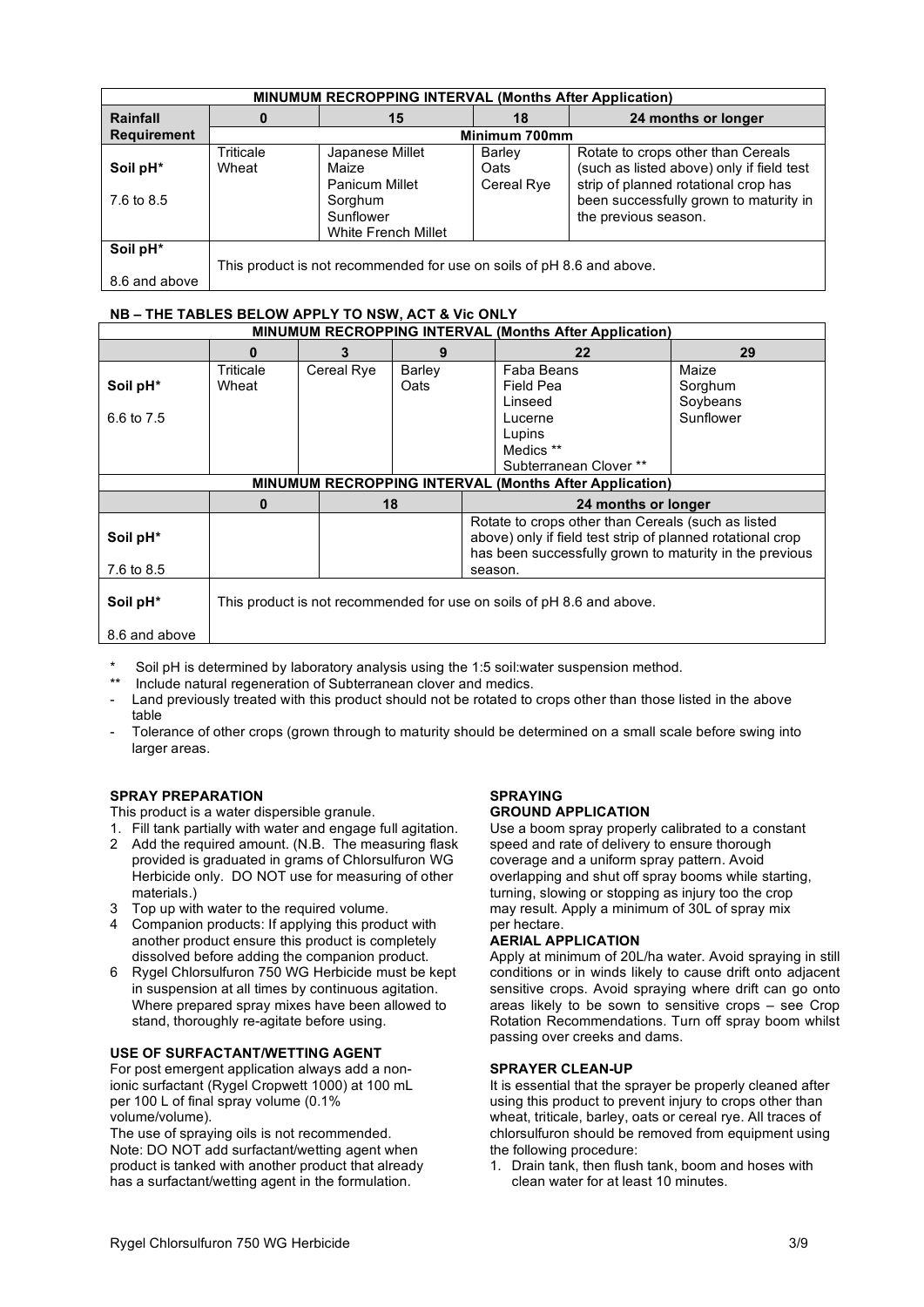- 2. Fill tank with clean water then add 300 mL of household chlorine bleach (4% chlorine) per 100 L of water. Flush through boom and hoses, then allow to sit for 15 minutes with to agitation engaged, then drain.
- 3. Repeat steps 2.
- 4. Nozzles and screen should be removed and cleaned separately. To remove traces of chlorine bleach, rinse the tank thoroughly with clean water and flush trough hoses and boom.

#### **CAUTION**

DO NOT use chlorine bleach with ammonia. All traces of liquid fertiliser contacting ammonia, ammonium nitrate or ammonium sulphate must be rinsed with water from mixing and application equipment before adding chlorine leach solution. Failure to do so will release a gas with a musty chlorine odour, which can cause eye, nose, throat and lung irritation. Do not clean equipment in an enclosed area.

#### **COMPATIBILITY**

Chlorsulfuron is compatible with glyphosate and paraquat. The product does not control wild oats, however it is compatible with wild oat herbicides: triallate, flamprop-m-methyl and fenoxaprop-p-ethyl. It is also compatible with trifluralin and;

- broadleaf herbicides: diflufenican/MCPA, diflufenican/bromoxynil, 2,4–D amine, 2,4–D ester, bromoxynil, MCPA, and bromoxynil-MCPA mixtures.
- insecticides: chlorpyrifos, omethoate, dimethoate, deltamethrin and fenvalerate

#### **PROTECTION OF CROPS, NATIVE AND OTHER NON-TARGET PLANTS**

DO NOT apply or drain or flush equipment on or near desirable trees or other plants or on areas where their roots may extend or in locations where the chemical may be washed or moved into contact with their roots.

DO NOT apply under weather conditions, or from spraying equipment, that may cause spray to drift onto nearby susceptible plants/crops, cropping lands or pasture.

### **PROTECTION OF WILDLIFE, FISH, CRUSTACEAN AND ENVIRONMENT**

DO NOT contaminate streams, rivers or waterways with the chemical or used containers.

#### **STORAGE & DISPOSAL**

Store in the closed, original container in a wellventilated area, as cool as possible. DO NOT store for prolonged periods in direct sunlight. Triple or preferably pressure rinse containers before disposal. Add rinsings to spray tank. Do not dispose of undiluted chemicals on site. If recycling, replace cap and return clean containers to recycler or designated collection point.

If not recycling, break, crush or puncture and bury empty containers in a local authority landfill. If no landfill is available, bury the containers below 500mm in a disposal pit specifically marked and set up for this purpose clear of waterways, desirable vegetation and tree roots. Empty containers and product should not be burnt.

#### **SAFETY DIRECTIONS**

Avoid contact with eyes and skin. DO NOT inhale spray mist. Wash hands after use.

#### **FIRST AID**

If poisoning occurs, contact a doctor or Poisons Information Centre (Tel: 13 11 26).

#### **MATERIAL SAFETY DATA SHEET**

Additional information is listed in the Material Safety Data Sheet that can be obtained from the supplier.

#### **CONDITIONS OF SALE**

The use of Rygel Chlorsulfuron 750 WG Herbicide being beyond the control of the manufacturer, no warranty expressed or implied is given by Rygel Australia Pty Ltd regarding its suitability, fitness or efficiency for any purpose for which it is used by the buyer, whether in accordance with the directions or not and Rygel Australia Pty Ltd accepts with no responsibility for any consequences whatsoever resulting from the use of this product.

#### **In an Emergency Dial 000 Police or Fire Brigade**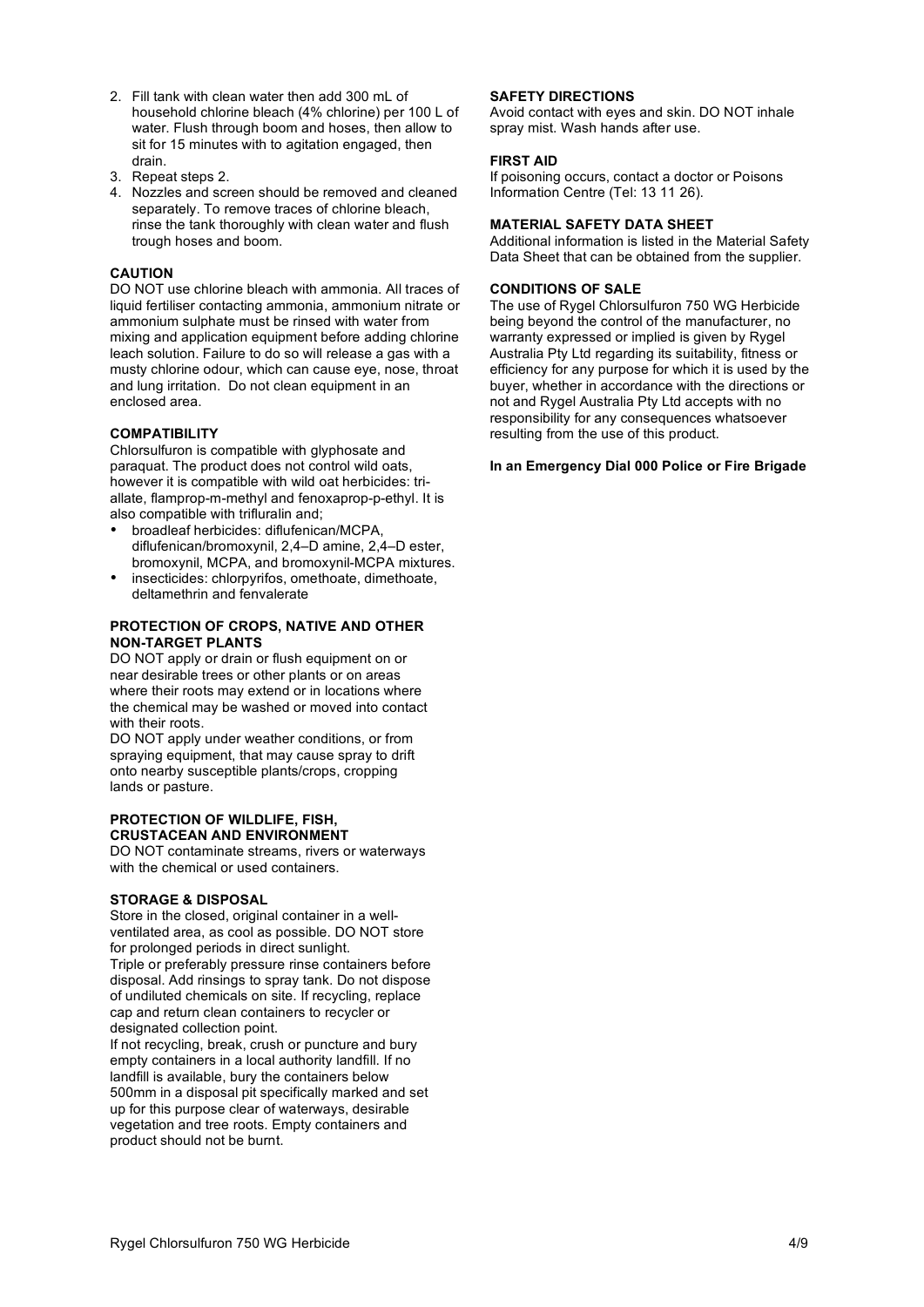#### **DIRECTIONS FOR USE RESTRAINTS**

Do not spray emerged crops if rain is expected within four hours. After mixing in the tank, spray within 48 hours if Chlorsulfuron is used by itself, or within 24 hours if mixed with another product. DO NOT apply to plants suffering stress.

#### **METHOD OF USE - PRE-SOWING INCORPORATED BY SOWING ANNUAL RYEGRASS**

| Weeds<br>Crop<br><b>Situation</b><br><b>Controlled</b> |                                                      | State(s)                            |                                                       | Rate g/ha<br><b>Soil Type</b> | <b>Critical Comments</b> |                                                                                                                                                                                                     |
|--------------------------------------------------------|------------------------------------------------------|-------------------------------------|-------------------------------------------------------|-------------------------------|--------------------------|-----------------------------------------------------------------------------------------------------------------------------------------------------------------------------------------------------|
|                                                        |                                                      |                                     | <b>Light to Medium Soils</b><br>Heavy<br><b>Soils</b> |                               |                          |                                                                                                                                                                                                     |
|                                                        |                                                      |                                     | Soil pH                                               |                               |                          |                                                                                                                                                                                                     |
|                                                        |                                                      |                                     | Less than                                             | $7.0 - 8.5$                   | 8.5 or<br>less           |                                                                                                                                                                                                     |
| Wheat and<br>Triticale only                            | Annual<br>(Wimmera)<br>Ryegrass<br>Lolium<br>rigidum | NSW,<br>ACT, Vic,<br>SA, WA<br>only | 20                                                    | 15 or 20 <sup>*</sup>         | 20                       | * Use the higher rate when<br>paddock history suggests<br>a high weed population<br>can be expected.<br>Note: Refer to General<br>Instructions for optimum<br>application timing and<br>conditions. |

| Crop<br><b>Situation</b> | <b>Weeds Controlled</b>                                                                   | State(s)                              | Rate<br>g/ha                                 | <b>Critical Comments</b>                                                                                                                      |
|--------------------------|-------------------------------------------------------------------------------------------|---------------------------------------|----------------------------------------------|-----------------------------------------------------------------------------------------------------------------------------------------------|
| Wheat and                | African Turnip Weed                                                                       | NSW, ACT                              | 20                                           |                                                                                                                                               |
| Triticale                | Sisymbrium thellungii                                                                     | and Qld only                          |                                              |                                                                                                                                               |
| only                     | Amsinckia/Yellow<br><b>Burrweed</b><br>Amsinckia spp.                                     | NSW, ACT,<br>Vic, SA, WA<br>only      | 15                                           |                                                                                                                                               |
|                          | Annual; Phalaris<br>Phalaris paradoxa<br>Phalaris minor                                   | NSW, ACT<br>only                      | 20 plus<br>830 mL<br>trifluralin<br>(480g/L) | If possible, spray and incorporate into the<br>soil in one operation, If this is not possible,<br>incorporation should take place within four |
|                          | <b>Barley Grass</b><br>Hordeum leporinum                                                  | NSW, ACT<br>and Tas only              |                                              | (4) hours of spraying. Delay may cause<br>inferior weed control.                                                                              |
|                          | Silver grass<br>Vulpia spp.                                                               | Tas only                              |                                              |                                                                                                                                               |
|                          | <b>Ball Mustard</b><br>Neslia puniculata                                                  | SA only                               | 15                                           |                                                                                                                                               |
|                          | Black Bindweed/<br><b>Climbing Buckwheat</b><br>Fallopia convolvulus                      | Qld only                              | 20                                           | Apply to dry soil before the sowing rain.<br>Mechanical incorporation before the<br>sowing rains is not necessary.                            |
|                          | NSW, ACT,<br>Brome grass<br>Vic, SA, WA,<br>Bromus spp.<br>Tas only<br>(suppression only) |                                       | 20                                           | Gives suppression only if populations are<br>20 plants/ $m2$ or less.                                                                         |
|                          | Cape Tulip<br>Homeria spp.                                                                | WA only                               |                                              |                                                                                                                                               |
|                          | Capeweed<br>Arctotheca calendula                                                          | NSW, ACT,<br>Vic, SA, WA,<br>Tas only |                                              | On acid soils pH 5.5 or less, this product<br>will give a shorter period of control in wet<br>years.                                          |
|                          | Charlock<br>Sinapis arvensis                                                              | Vic, SA, Tas<br>only                  | 15                                           |                                                                                                                                               |
|                          | Common Iceplant<br>Mesembryanthemum<br>crystallinum                                       | SA only                               |                                              |                                                                                                                                               |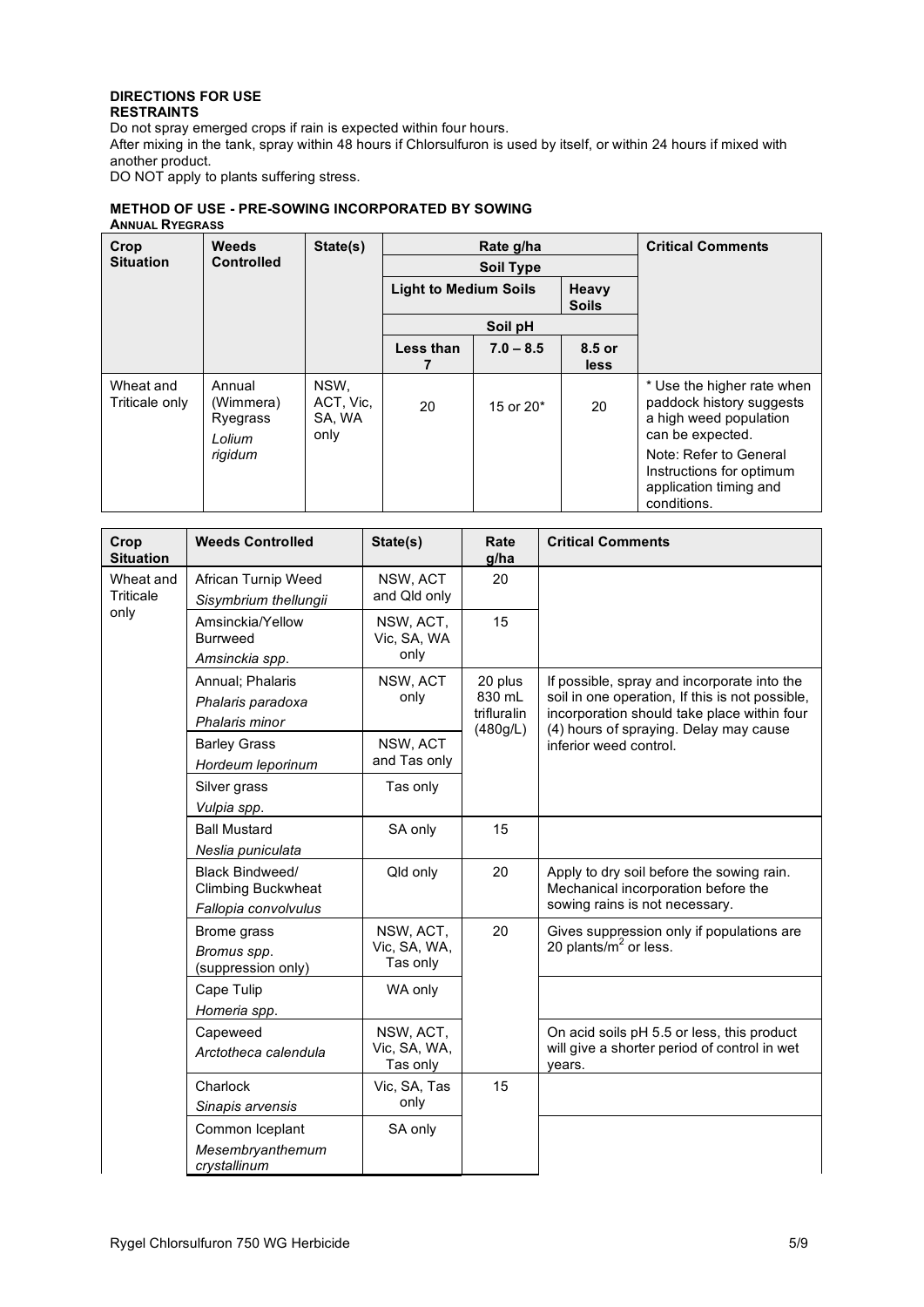| Crop<br><b>Situation</b> | <b>Weeds Controlled</b>                                    | State(s)                                      | Rate<br>g/ha | <b>Critical Comments</b>                                                                                           |
|--------------------------|------------------------------------------------------------|-----------------------------------------------|--------------|--------------------------------------------------------------------------------------------------------------------|
|                          | Corn Gromwell,<br>Sheepweed, White<br>Ironweed             | Qld, NSW,<br>ACT, Vic,<br>SA, WA only         | 20           |                                                                                                                    |
|                          | <b>Buglossoides arvensis</b>                               |                                               |              |                                                                                                                    |
|                          | Deadnettle<br>Lamium amplexicaule                          | All states                                    | 15 or 20     | Use the higher rate when paddock history<br>suggests a high weed population can be<br>expected.                    |
|                          | Docks<br>Rumex spp.                                        | NSW, ACT,<br>Vic, SA, WA,<br>Tas only         | 20           |                                                                                                                    |
|                          | Fat-Hen<br>Chenopodium album                               | NSW, ACT<br>Tas only                          |              |                                                                                                                    |
|                          | Fumitory                                                   | NSW, ACT,                                     | 15 or 20     | Use the higher rate when paddock history                                                                           |
|                          | Fumaria spp.                                               | Vic, SA, WA,<br>Tas only                      |              | suggests a high weed population can be<br>expected                                                                 |
|                          | Guildford Grass/Onion<br>grass<br>Romulea rosea            | WA only                                       | 15           |                                                                                                                    |
|                          | Indian Hedge Mustard<br>Sisymbrium oriental                | All states                                    |              |                                                                                                                    |
|                          | King Island Melilot<br>Melilotus indicus                   | Vic, SA only                                  |              |                                                                                                                    |
|                          | Lincoln Weed<br>Diplotaxis tenuifolia                      | SA only                                       |              |                                                                                                                    |
|                          | Loosestrife<br>Lysimachia spp                              | Vic only                                      |              |                                                                                                                    |
|                          | Mintweed<br>Salvia reflexa                                 | Qld, NSW,<br>ACT only                         | 20           |                                                                                                                    |
|                          | Mouse-Ear Chickweed<br>Cerastium spp.                      | NSW, ACT,<br>Vic, SA WA,<br>Tas only          | 15           |                                                                                                                    |
|                          | New Zealand Spinach<br>Tetragonia tetragonoides            | Qld only                                      | 20           |                                                                                                                    |
|                          | Paradoxa Grass<br>Phalaris paradoxa                        | Nth NSW<br>(soil pH ><br>7.5) and Qld<br>only |              | Apply to dry soil before the sowing rain.<br>Mechanical incorporation before the<br>sowing rains is not necessary. |
|                          | Paterson's<br>Curse/Salvation Jane<br>Echium plantagineum  | NSW, ACT,<br>Vic, SA, WA,<br>Tas only         | 15           |                                                                                                                    |
|                          | Pimpernels<br>Anagallis arvensis                           | NSW, ACT,<br>Vic, SA, Tas<br>only             |              |                                                                                                                    |
|                          | Prickly Lettuce/Whip<br>Thistle<br>Lactuca serriola        | Vic, SA only                                  | 20           |                                                                                                                    |
|                          | Rough Poppy<br>Papaver hybridum                            | NSW, ACT,<br>SA, WA, Tas<br>only              | 15 or 20     | Use the higher rate when paddock history<br>suggests a high weed population can be<br>expected                     |
|                          | Saffron Thistle<br>(suppression only)<br>Carthamus lanatus | Qld, NSW,<br>ACT, Vic,<br>SA, Tas only        | 20           |                                                                                                                    |
|                          | Saltbush<br>Atriplex muelleri                              | Qld, NSW,<br>ACT only                         |              |                                                                                                                    |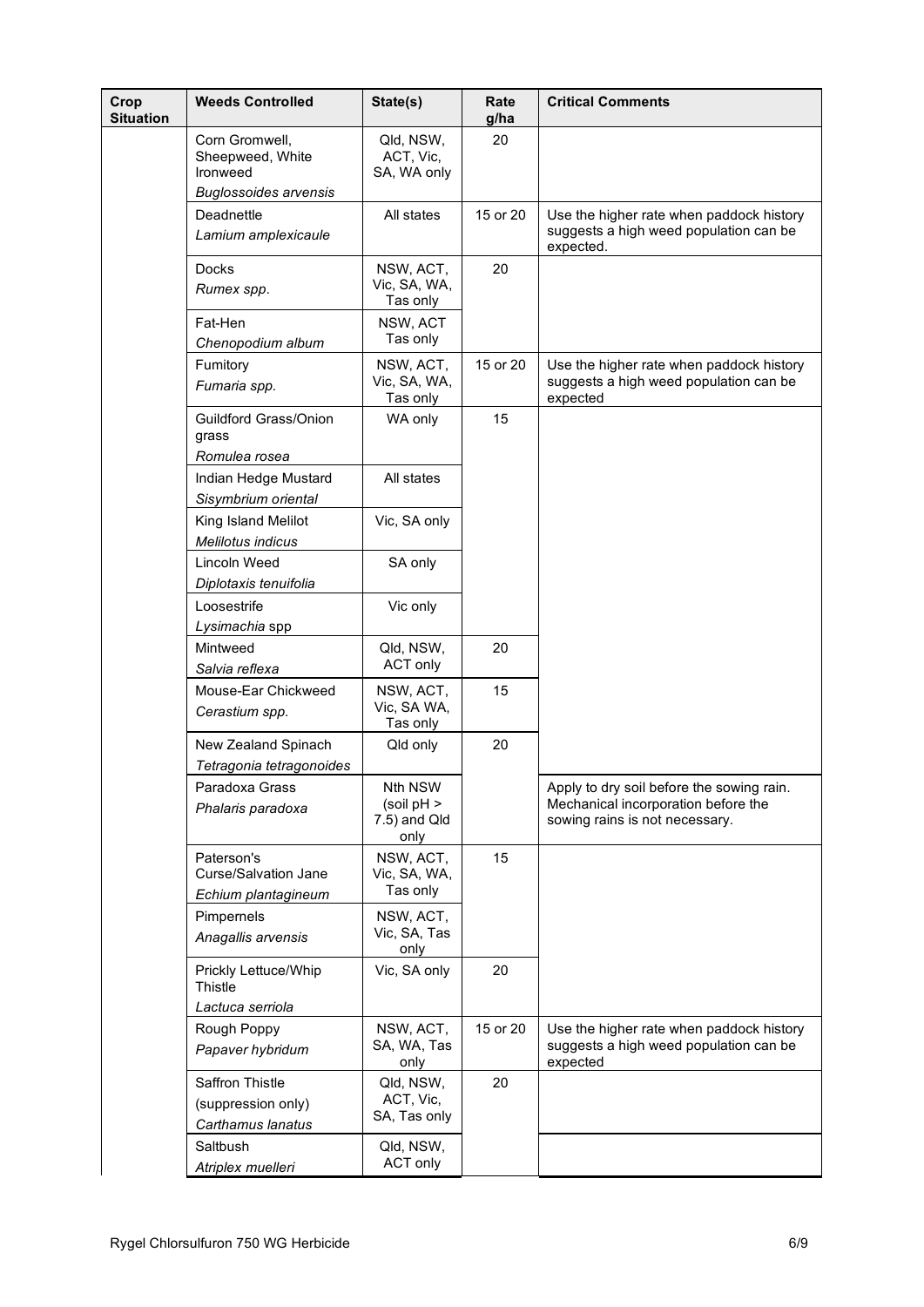| Crop<br><b>Situation</b> | <b>Weeds Controlled</b>                                           | State(s)                              | Rate<br>g/ha | <b>Critical Comments</b>                                                                                                                                                                                                                                                                                           |
|--------------------------|-------------------------------------------------------------------|---------------------------------------|--------------|--------------------------------------------------------------------------------------------------------------------------------------------------------------------------------------------------------------------------------------------------------------------------------------------------------------------|
|                          | Shepherd's Purse<br>Capsella bursa-pastoris                       | NSW, ACT,<br>Vic, SA, WA,<br>Tas only | 15 or 20     | Use the higher rate when paddock history<br>suggests a high weed population can be<br>expected                                                                                                                                                                                                                     |
|                          | Slender Celery<br>Apium leptophyllum                              | Qld, NSW,<br>ACT only                 | 20           |                                                                                                                                                                                                                                                                                                                    |
|                          | <b>Slender Thistle</b><br>Carduus tenuiflorus                     | Tas only                              |              |                                                                                                                                                                                                                                                                                                                    |
|                          | Soursob<br>Oxalis pes-caprae                                      | NSW, ACT,<br>Vic, SA only             | 15           | Apply only to soils of pH 7.5 or above.<br>Apply after majority of soursobs have<br>emerged and leave sol undisturbed for 1-4<br>weeks prior to cultivating or sowing. The<br>most effective and reliable control is<br>achieved with early post-emergence<br>applications (EPE) after crop and weed<br>emergence. |
|                          | Spear Thistle<br>Cirsium vulgare                                  | Tas only                              | 20           |                                                                                                                                                                                                                                                                                                                    |
|                          | <b>Stemless Thistle</b><br>Onopordum acaulon                      | SA only                               | 15 or 20     | Use the higher rate when paddock history<br>suggests a high weed population can be<br>expected                                                                                                                                                                                                                     |
|                          | Storksbill/Wild Geranium<br>Erodium spp.                          | Vic, SA, WA,<br>Tas only              | 15           |                                                                                                                                                                                                                                                                                                                    |
|                          | Three cornered Jack(s)<br>/Doublegee/Spiny Emex<br>Emex australis | NSW, ACT,<br>Vic, SA, WA<br>only      | 20           |                                                                                                                                                                                                                                                                                                                    |
|                          | Tree Hogweed<br>Polygonum patulum                                 | Vic, SA only                          |              |                                                                                                                                                                                                                                                                                                                    |
|                          | <b>Turnip Weed</b><br>Rapistrum rugosum                           | Qld and SA<br>only                    | 15           |                                                                                                                                                                                                                                                                                                                    |
|                          | Wireweed/Hogweed<br>Polygonum aviculare                           | All states                            | 15 or 20     | Use the higher rate when paddock history<br>suggests a high weed population can be<br>expected                                                                                                                                                                                                                     |
|                          | <b>Wild Turnip</b><br>Brassica tournefortii                       | NSW, ACT,<br>Vic, SA, WA,<br>Tas only | 15           |                                                                                                                                                                                                                                                                                                                    |

#### **Method of Use – POST CROP AND WEED EMERGENCE ANNUAL RYEGRASS** T

|                                                        |                                           |                                     |                              | Rate g/ha        |                          |                                                                                                                                                     |
|--------------------------------------------------------|-------------------------------------------|-------------------------------------|------------------------------|------------------|--------------------------|-----------------------------------------------------------------------------------------------------------------------------------------------------|
| Crop                                                   | <b>Weeds</b>                              | State(s)                            |                              | <b>Soil Type</b> | <b>Critical Comments</b> |                                                                                                                                                     |
| <b>Situation</b>                                       | <b>Controlled</b>                         |                                     | <b>Light to Medium Soils</b> |                  | Heavy<br><b>Soils</b>    |                                                                                                                                                     |
|                                                        |                                           |                                     |                              | Soil pH          |                          |                                                                                                                                                     |
|                                                        |                                           |                                     | <b>Less</b><br>than 7        | $7.0 - 8.5$      | 8.5 or<br>less           |                                                                                                                                                     |
| Wheat,<br>Barley, Oats,<br>Cereal Rye<br>and Triticale | Annual<br>(Wimmera)<br>Ryegrass<br>Lolium | NSW,<br>ACT, Vic,<br>SA, WA<br>only | 20 or $25*$                  | 15 or 20*        | 20 or 25*                | * Use the higher rate when<br>paddock history suggests<br>a high weed population<br>can be expected.                                                |
| only                                                   | rigidum                                   |                                     |                              |                  |                          | Application of this product<br>to Annual Ryegrass 2 leaf<br>or greater with water<br>volumes less than 50L/ha<br>may result in reduced<br>efficacy. |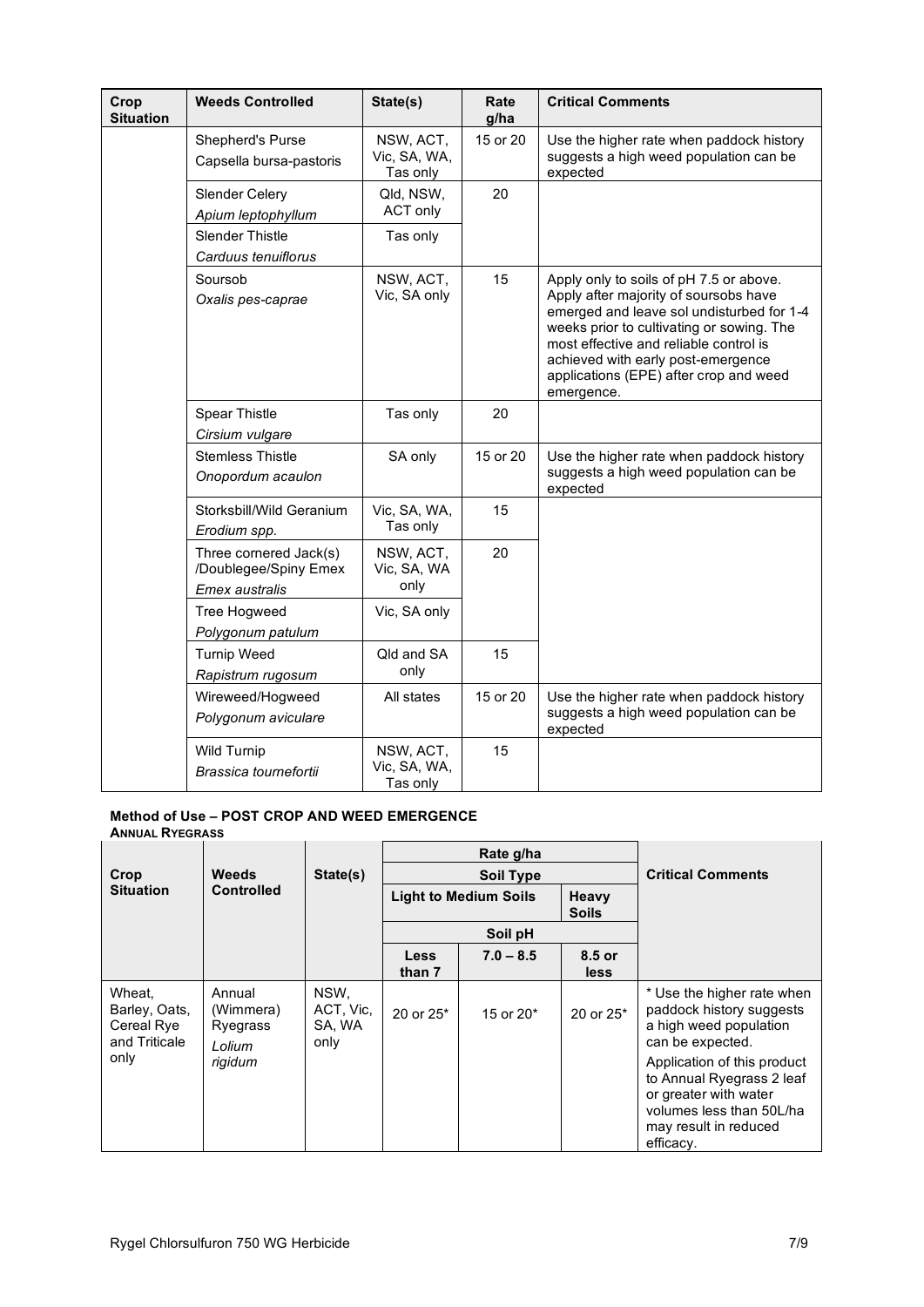| Crop<br><b>Situation</b>                  | <b>Weeds Controlled</b>                                                               | State(s)                               | Rate<br>g/ha | <b>Critical Comments</b>                                                                                   |
|-------------------------------------------|---------------------------------------------------------------------------------------|----------------------------------------|--------------|------------------------------------------------------------------------------------------------------------|
| Wheat,<br>Barley,                         | African Turnip Weed<br>Sisymbrium thellungii                                          | NSW, ACT<br>and Qld only               | 20           | Apply at cotyledon to 4 leaf stage.                                                                        |
| Oats, Cereal<br>Rye and<br>Triticale only | Amsinckia/Yellow<br><b>Burrweed</b><br>Amsinckia spp.                                 | NSW, ACT,<br>Vic, SA, WA<br>only       | 15           |                                                                                                            |
|                                           | <b>Ball Mustard</b><br>Neslia puniculata                                              | SA only                                |              |                                                                                                            |
|                                           | <b>Bifora/Carrot Weed</b><br>Cotula australis                                         |                                        | 25           |                                                                                                            |
|                                           | <b>Black Bindweed/ Climbing</b><br><b>Buckwheat</b>                                   | Qld, NSW,<br><b>ACT only</b>           | 20           | Apply at cotyledon to 2 leaf stage of<br>weed.                                                             |
|                                           | Fallopia convolvulus<br>Cape Tulip                                                    | WA only                                |              |                                                                                                            |
|                                           | Homeria spp.<br>Charlock<br>Sinapis arvensis                                          | NSW, ACT,<br>Vic, SA, Tas<br>only      | 15           |                                                                                                            |
|                                           | Corn Gromwell,<br>Sheepweed, White<br><b>Ironweed</b><br><b>Buglossoides arvensis</b> | NSW, ACT,<br>Vic, SA, WA<br>only       | 20           | Apply at cotyledon to 2 leaf stage of<br>weed. If applied at a later stage only<br>suppression will occur. |
|                                           | Deadnettle<br>Lamium amplexicaule                                                     | Qld, NSW,<br>ACT, Vic,<br>SA, Tas only | 15 or 20     | Use the higher rate under heavy weed<br>pressure.                                                          |
|                                           | <b>Docks</b><br>Rumex spp.                                                            | Vic, SA, WA,<br>Tas only               | 15           |                                                                                                            |
|                                           | Fat-Hen<br>Chenopodium album                                                          | NSW, ACT<br>Tas only                   | 20           |                                                                                                            |
|                                           | Fumitory, Denseflower<br>Fumaria spp.                                                 | NSW, ACT,<br>Vic, SA, WA,<br>Tas only  |              | Apply at cotyledon to 2 leaf stage.                                                                        |
|                                           | Guildford Grass/Onion<br>grass<br>Romulea rosea                                       | WA only                                | 15           |                                                                                                            |
|                                           | <b>Hoary Cress</b><br>Cardaria draba                                                  | Vic, SA, Tas<br>only                   | 20           | Apply when plants are fully emerged.                                                                       |
|                                           | Lincoln Weed<br>Diplotaxis tenuifolia                                                 | SA only                                |              |                                                                                                            |
|                                           | Matricaria<br>Matricaria matricoarioides                                              | WA, Tas<br>only                        |              |                                                                                                            |
|                                           | Mintweed<br>Salvia reflexa                                                            | Qld, NSW,<br>ACT only                  |              | Apply at cotyledon to 4 leaf stage.                                                                        |
|                                           | Mouse-Ear Chickweed<br>Cerastium spp.                                                 | NSW, ACT,<br>Vic, SA, WA,<br>Tas only  | 15           |                                                                                                            |
|                                           | Mustards<br>Sisymbrium spp.                                                           | All states                             |              |                                                                                                            |
|                                           | New Zealand Spinach<br>Tetragonia tetragonoides                                       | Qld only                               | 20           |                                                                                                            |
|                                           | Paterson's Curse/Salvation<br>Jane                                                    | NSW, ACT,<br>Vic, SA, WA,<br>Tas only  | 15           |                                                                                                            |
|                                           | Echium plantagineum<br>Pimpernels                                                     | NSW, ACT,                              |              |                                                                                                            |